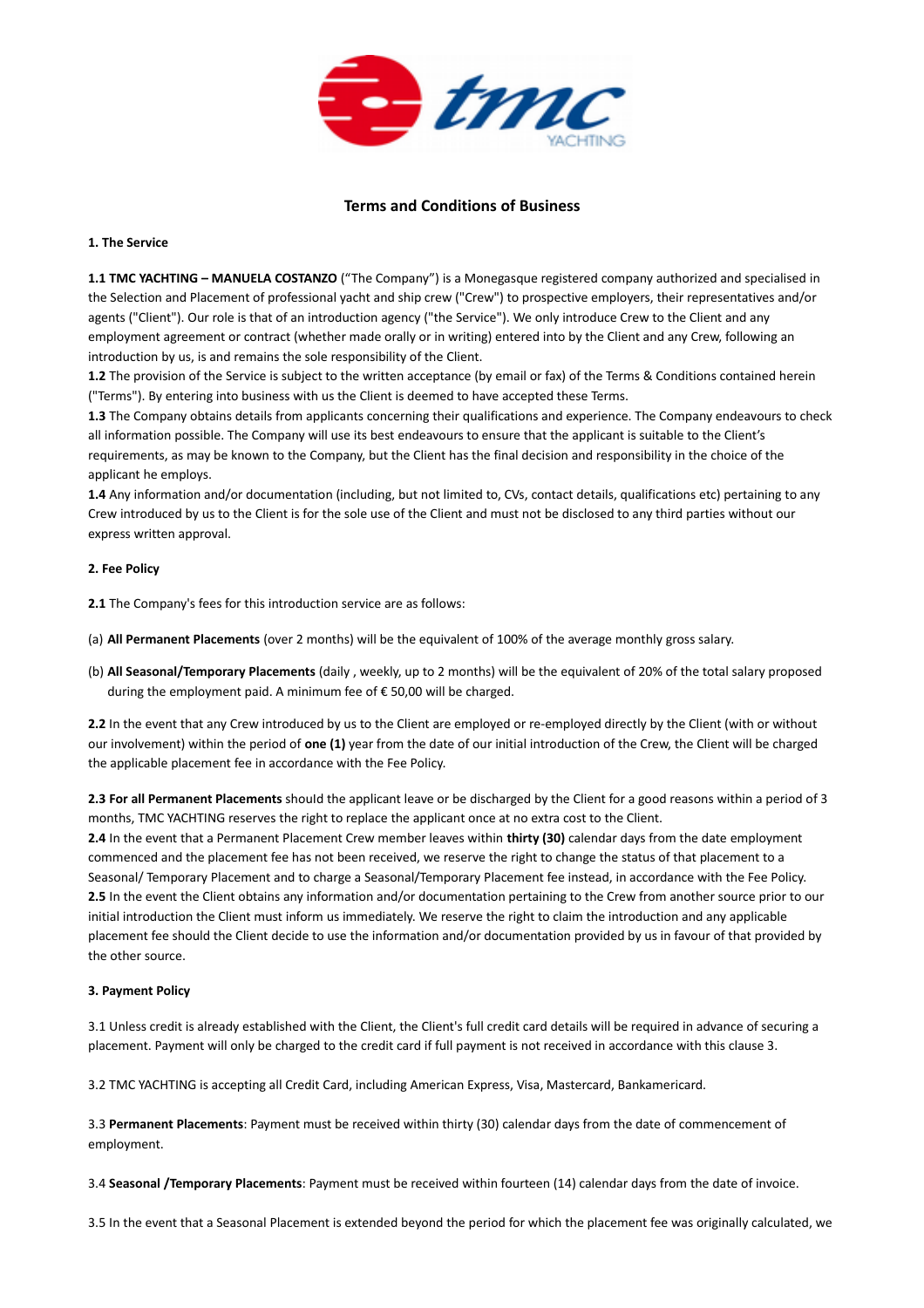will issue an additional invoice for the shortfall due to us in accordance with the Fee Policy. All placements will be charged for the period(s) employed, in accordance with the Fee Policy.

3.6 All placement fees are subject to VAT charged at 20% unless the Client to whom our invoice is to be addressed can prove their right to VAT Exemption, in which case a "ZERO" rated VAT invoice will be issued.

3.7 If payment is not received by the due date, interest shall become due and payable from the due date until the date of actual payment at an annual rate of 9%.

3.8 Our replacement guarantees do not include refunds.

### **4. Placement Warranty**

4.1 Subject to strict compliance by the Client with the provisions of clause 4.2,

### (a) **Permanent Placement Warranty**

Should the applicant leave without just cause or be dismissed with just cause within three (3) months, the company reserves the right to replace the applicant once at no extra cost to the Client, only if the invoice has been paid.

#### (b) **Seasonal Placement Warranty**

No replacement guarantee.

**4.2** The Permanent Place Warranty shall only be valid if the placement fee is paid in accordance with the Payment Policy (clauses 3.3 – 3.4) and provided that we have been notified by the Client in writing (by fax or e-mail) within five (5) working days from the date on which the employment was terminated. Should we not provide a replacement or the client finds replacement by other ways, paid fee (recalculated the difference between the permanent and the seasonal fees) will be kept as credit for any future new placement for a period no longer than twelve (12) months.

**4.3** The Warranty may be invalidated at our discretion in the event of the following:

- (a) Change of ownership of the yacht on which the Crew is / are employed,
- (b) Any major change in schedule from that planned at the time of the employment of the Crew,
- (c) Change of Captain or Management company resulting in the termination of the employment of any Crew introduced by us,
- (d) Failure by the Client to maintain a safe working environment for the Crew,
- (e) Any other occurrence materially affecting the conditions of employment of the Crew, including a material change in the Client's requirements (job description, required qualifications and the like) without prior notice to us.

#### **5. Jurisdiction**

**5.1** These terms are subject to Monegasque law and any dispute arising under them shall be submitted to the jurisdiction of the Monegasque Courts.

## **6. General**

6.1 It is the Client's responsibility to inform the Company of the condition of the employment (start date, salary, billing details and VAT status), prior of the Crew member working start.

6.2 The employment of any candidate introduced by the Company must be in accordance with the specified flag state rules of the yacht and the Captain and Owners of the yacht shall have sole responsibility in ensuring the respect of these regulations and all associated obligations.